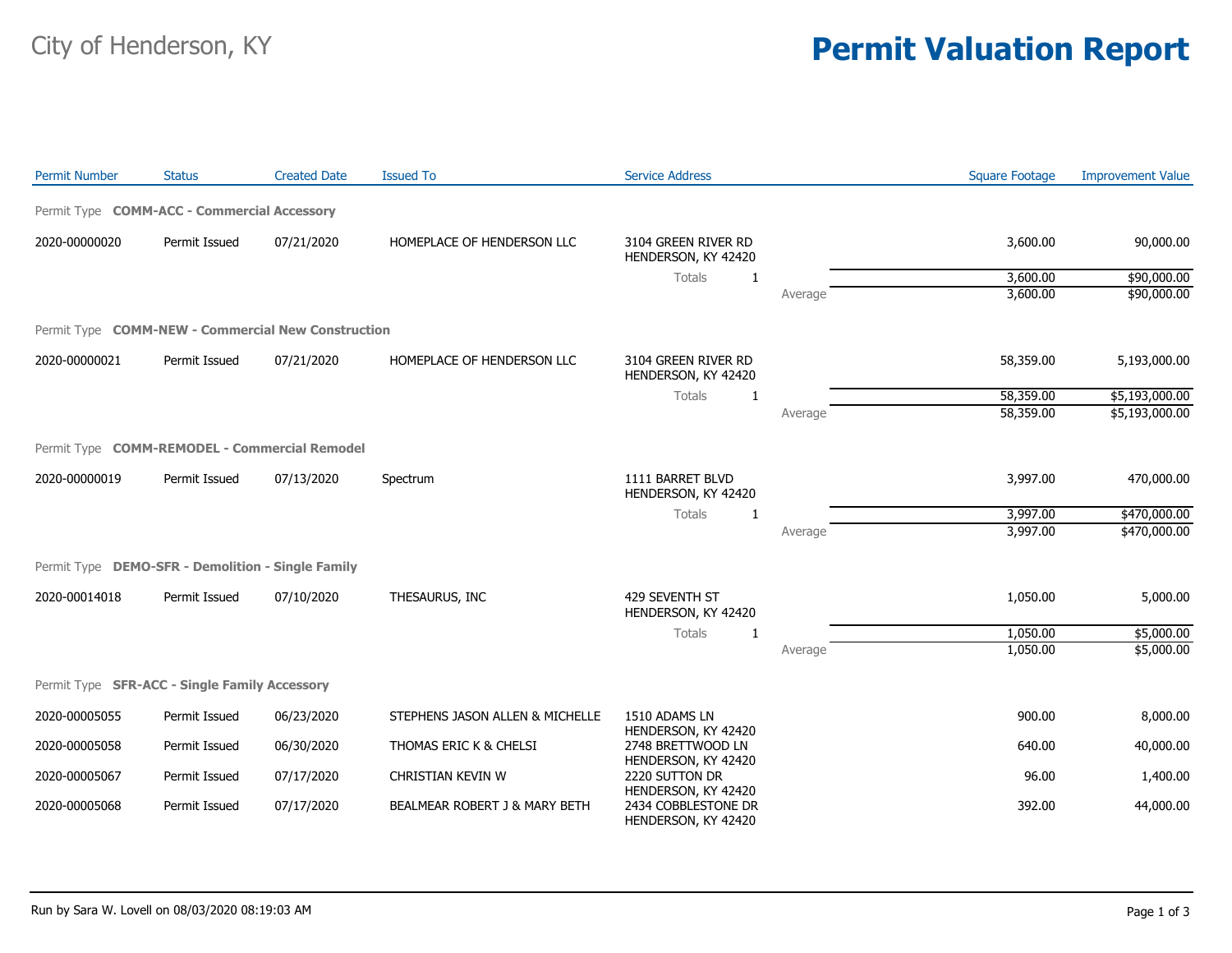## City of Henderson, KY **Permit Valuation Report**

| <b>Permit Number</b> | <b>Status</b>                                        | <b>Created Date</b> | <b>Issued To</b>           | <b>Service Address</b>                          |         | <b>Square Footage</b> | <b>Improvement Value</b> |
|----------------------|------------------------------------------------------|---------------------|----------------------------|-------------------------------------------------|---------|-----------------------|--------------------------|
|                      | Permit Type SFR-ACC - Single Family Accessory        |                     |                            |                                                 |         |                       |                          |
| 2020-00005069        | Permit Issued                                        | 07/22/2020          | WESLEY E & MARTHA B NEWMAN | 3116 BRAXTON PARK DR<br>HENDERSON, KY 42420     |         | 104.00                | 22,000.00                |
|                      |                                                      |                     |                            | <b>Totals</b><br>5                              |         | 2,132.00              | \$115,400.00             |
|                      |                                                      |                     |                            |                                                 | Average | 426.40                | \$23,080.00              |
|                      | Permit Type SFR-ADD - Single Family Addition         |                     |                            |                                                 |         |                       |                          |
| 2020-00005046        | Permit Issued                                        | 06/11/2020          | ROBERT D & MICHELLE SUTTON | <b>66 S ARLINGTON DR</b><br>HENDERSON, KY 42420 |         | 350.00                | 10,000.00                |
| 2020-00005066        | Permit Issued                                        | 07/15/2020          | <b>JESSICA LANGLEY</b>     | 52 S OUAIL RUN<br>HENDERSON, KY 42420           |         | 160.00                | 20,000.00                |
|                      |                                                      |                     |                            | Totals<br>2                                     |         | 510.00                | \$30,000.00              |
|                      |                                                      |                     |                            |                                                 | Average | 255.00                | \$15,000.00              |
|                      | Permit Type SFR-NEW - Single Family New Construction |                     |                            |                                                 |         |                       |                          |
| 2020-00005060        | Permit Issued                                        | 07/07/2020          | <b>RBI GROUP LLC</b>       | 819 SECOND ST<br>HENDERSON, KY 42420            |         | 2,794.00              | 151,000.00               |
| 2020-00005061        | Permit Issued                                        | 07/07/2020          | <b>RBI GROUP LLC</b>       | 823 SECOND ST<br>HENDERSON, KY 42420            |         | 2,794.00              | 151,000.00               |
| 2020-00005062        | Permit Issued                                        | 07/07/2020          | RBI GROUP LLC              | 817 SECOND ST<br>HENDERSON, KY 42420            |         | 2,008.00              | 132,400.00               |
| 2020-00005063        | Permit Issued                                        | 07/08/2020          | RBI GROUP LLC              | 801 SECOND ST<br>HENDERSON, KY 42420            |         | 2,008.00              | 132,400.00               |
| 2020-00005064        | Permit Issued                                        | 07/09/2020          | <b>HCM LLC</b>             | 1471 ARROW WAY<br>HENDERSON, KY 42420           |         | 1,970.00              | 137,000.00               |
|                      |                                                      |                     |                            | Totals<br>5                                     |         | 11,574.00             | \$703,800.00             |
|                      |                                                      |                     |                            |                                                 | Average | 2,314.80              | \$140,760.00             |
|                      | Permit Type SFR-REMODEL - Single Family Remodel      |                     |                            |                                                 |         |                       |                          |
| 2020-00005071        | Permit Issued                                        | 07/23/2020          | WILLIAM C HATFIELD         | 16 N INGRAM ST<br>HENDERSON, KY 42420           |         | 1,104.00              | 3,000.00                 |
|                      |                                                      |                     |                            | Totals<br>1                                     |         | 1,104.00              | \$3,000.00               |
|                      |                                                      |                     |                            |                                                 | Average | 1,104.00              | \$3,000.00               |